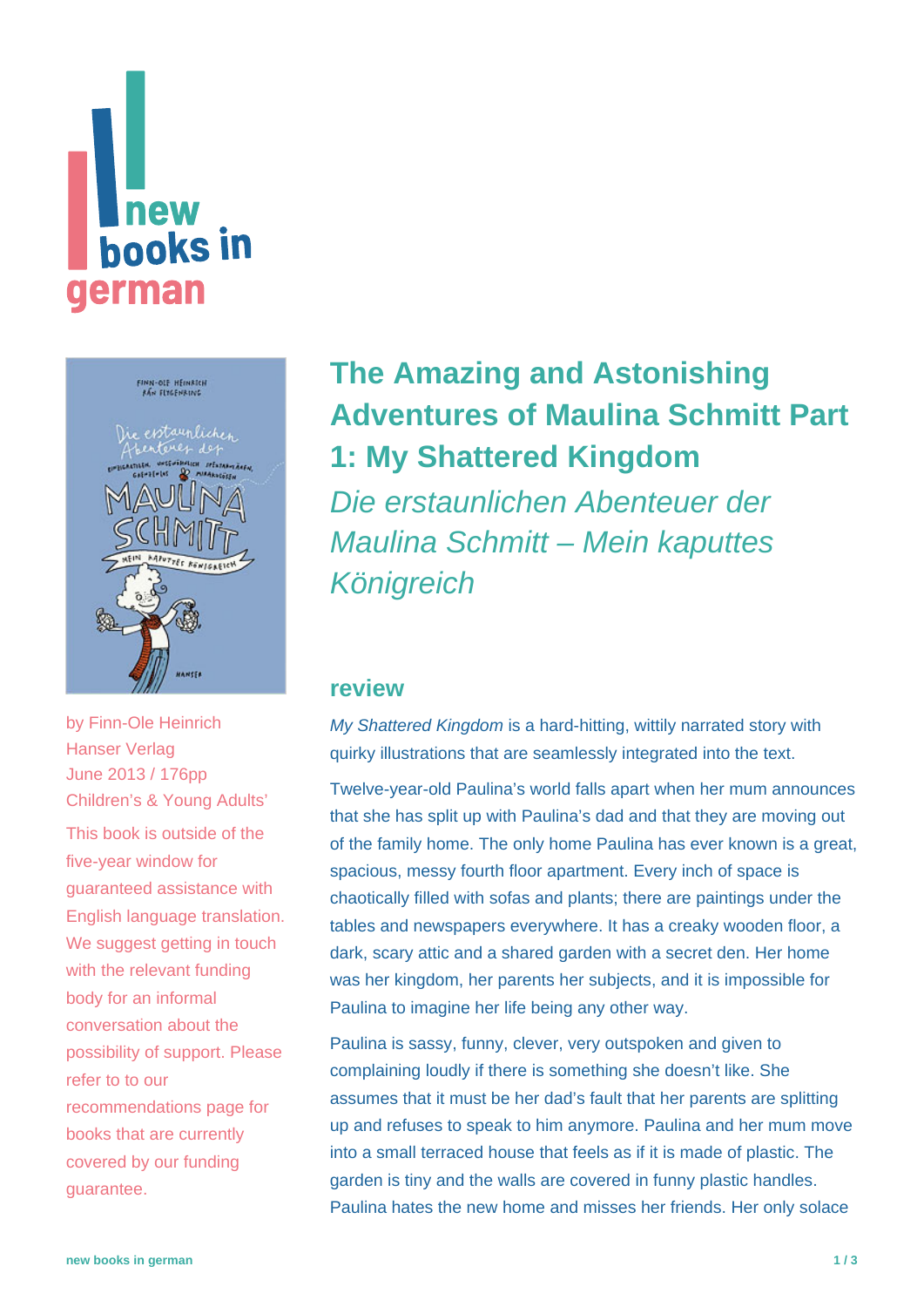is her wonderfully eccentric grandad who now lives closer to her. He doesn't know what is going on between her parents either, but he listens and shares his life's stories and worldly wisdoms with Paulina.

At school, she decides not to make any friends – the only person who talks to her is tall, gangly Paul, with large, yellow teeth and a smile that looks as if the sun was coming up. It is Paul who explains to Paulina what all the handles in the house are for: it is a disabledaccess home. Now the whole design makes sense, but Paulina is worried that they are taking a space that someone else might need. Her mum breaks the news that she has been diagnosed with an illness that will soon make her lose the use of her legs and arms. She needed an accessible home and decided to separate from her husband to avoid burdening him with the role of being her carer. Paulina is deeply shocked but falls back on her considerable inner resources to cope with the huge changes ahead. Young readers can look forward to following Paulina's progress in the planned sequel to this profoundly moving story.

## **about the author**

**Finn-Ole Heinrich** was born near Hamburg in 1982 and studied cinematography and fine art in Hanover. He has been working as a freelance author in Hamburg (and frequently on trains) since 2009. 2011 saw the appearance of his first children's book, Frerk, du Zwerg!, which was awarded the German Prize for Young People's Literature in 2012.

**Rán Flygenring** was born in 1987 and spends most of her time in Iceland. She studied in Reykjavik, Basle and Berlin and graduated from the Iceland Academy of the Arts. She works as a graphic designer and illustrator in Reykjavik and worldwide. Rán also contributed the illustrations to Frerk, du Zwerg!

## **rights information**

Carl Hanser Verlag GmbH&Co. KG Foreign Rights Department | Hanser Children's Books Vilshofenerstr. 10 D-81679 Munich, Germany Contact: Anne Brans Tel: +49 89 99830 519 Email: [anne.brans@hanser.de](mailto:anne.brans@hanser.de) [www.hanser-literaturverlage.de](http://www.hanser-literaturverlage.de/)